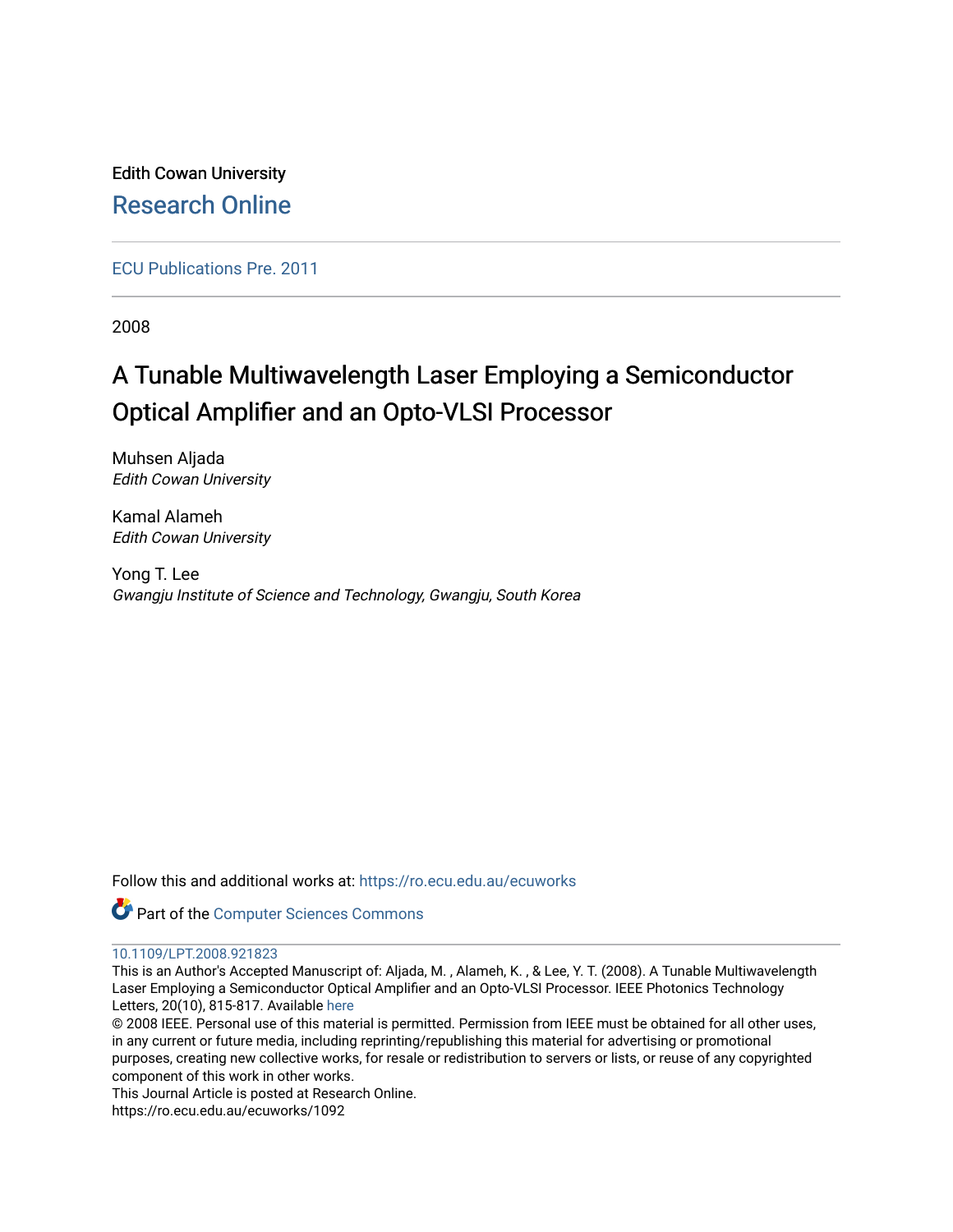# A Tunable Multiwavelength Laser Employing a Semiconductor Optical Amplifier and an Opto-VLSI Processor

Muhsen Aljada*, Member, IEEE*, Kamal Alameh*, Senior Member, IEEE*, and Yong Tak Lee

*Abstract—***We propose and experimentally demonstrate a stable tunable multiwavelength laser employing a semiconductor optical amplifier (SOA) in conjunction with an opto-very-large-scale-integration (VLSI) processor. By uploading digital phase holograms onto the opto-VLSI processor, the amplified spontaneous emission of the SOA is arbitrarily sliced and injected back into the SOA to generate multiple lasing wavelengths with a linewidth of 0.5 nm. Experimental results demonstrate a tunable multiwavelength laser with a tuning range from 1528 to 1533 nm with power fluctuations of less than 0.5 dB.**

*Index Terms—***Multiwavelength lasers, semiconductor optical amplifiers (SOAs), tunable lasers.**

#### I. INTRODUCTION

**MULTIWAVELENGTH** laser sources have potential applications in dense wavelength-division-multiplexed (WDM) systems, optical instrument testing and characterization, optical fiber sensors, and spectroscopy. Such light sources are particularly in-demand because they provide an efficient and economical solution to increase the flexibility of WDM systems.

Many multiwavelength laser structures have been reported including erbium-doped fiber amplifier (EDFA)-based multiwavelength fiber lasers, semiconductor optical amplifiers (SOAs), or Raman amplifier-based multiwavelength fiber lasers. However, such structures are not tunable and hence the lasing wavelengths and bandwidths could not be selected arbitrarily.

Tunable multiwavelength laser structures have recently been reported, which are based on the employment of multiple distributed-feedback (DFB) lasers [1], erbium-doped fiber (EDF) [2], and multiwavelength Raman lasers [3]. However, stable multiwavelength light sources based on EDF are difficult to realize due to the homogeneous broadening of EDFA [4]. Also, the lasing wavelength of a multiwavelength Raman laser cannot be accurately controlled because it strongly depends on

Manuscript received November 13, 2007; revised February 25, 2008.

M. Aljada and K. Alameh are with the Centre of Excellence for MicroPhotonic Systems, Edith Cowan University, Joondalup, WA, 6027, Australia (e-mail: m.aljada@ecu.edu.au; seowe@student.ecu.edu.au; k.alameh@ecu.edu.au).

Y. T. Lee is with the Department of Information and Communications, Gwangju Institute of Science and Technology, Gwangju 500-712, South Korea (e-mail: ytlee@gist.ac.kr).

Color versions of one or more of the figures in this letter are available online at http://ieeexplore.ieee.org.

Digital Object Identifier 10.1109/LPT.2008.921823



Fig. 1. Experiment setup of the proposed tunable multiwavelength laser structure.

the pump wavelength. In addition, the integration of multiple DFB lasers to realize a tunable multiwavelength laser is a low-yield process and hence is cost-ineffective. Multiwavelength laser structures based on fiber Bragg gratings (FBGs) have been reported including sampled Bragg gratings [5], cascaded long-period gratings [6], wideband chirped grating Fabry–Pérot resonator [7], and Michelson interferometer [8]. For most of these structures, two identical FBGs are required to avoid the generation of undesired wavelengths in the laser output. Thus, the realization of Bragg grating-based tunable multiwavelength lasers has been thwarted by the requirement for high-resolution FBGs [9]. Although several technologies and designs have been proposed over the last decade to fabricate stable, cost-effective multiwavelength laser sources, only a few have produced truly single-mode laser lines.

In this letter, we experimentally demonstrate a stable multiwavelength tunable laser that can be tuned via an opto-verylarge-scale-integration (opto-VLSI) processor, operating over a tuning range from 1528 to 1533 nm.

### II. MULTIWAVELENGTH TUNABLE LASER STRUCTURE AND EXPERIMENT SETUP

The structure of the proposed tunable multiwavelength laser is shown by means of an experiment setup in Fig. 1. It is based on using an SOA as a gain medium and an opto-VLSI processor as a reconfigurable WDM equalizer. The SOA used in this experiment was an off-the-shelf SOA manufactured by Q-photonics, driven by a Newport modular controller model 8000, at a maximum driving current of 300 mA. The broadband amplified spontaneous emission (ASE) generated by the SOA, as shown in Fig. 2, was collimated using a 1-mm-diameter fiber collimator and launched onto a 1200-lines/mm diffractive grating plate, which spreads the wavelength components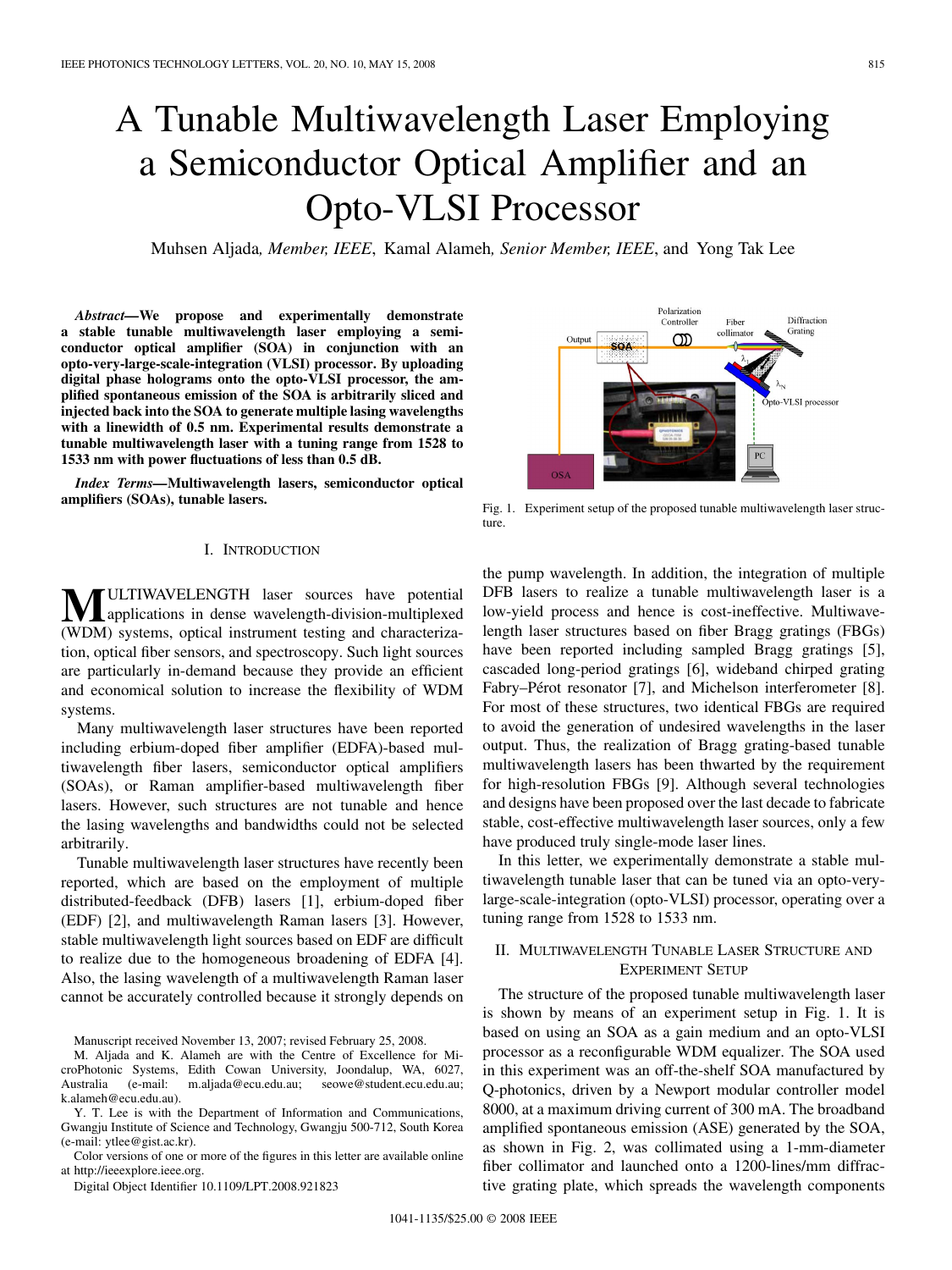

Fig. 2. ASE spectrum generated by the SOA.



Fig. 3. (a) and (c) Digital phase holograms loaded onto the opto-VLSI processor to generate and equalize six and five wavelengths, respectively. (b) and (d) Corresponding measured spectra of SOA's output.

of the collimated ASE along different directions and maps them onto the active window of the opto-VLSI processor. The opto-VLSI processor comprises an array of liquid crystal (LC) cells independently and electronically driven by a VLSI circuit that generates multiphase digital holographic diffraction gratings capable of steering and/or shaping optical beams. Using LabVIEW software, a blazed grating of arbitrary pitch could be generated by digitally driving a block of LC pixels with appropriate phase levels (by changing the voltage applied to each pixel) so that an incident optical beam is dynamically steered along an arbitrary direction. The steering capability of opto-VLSI processors has previously been reported in [10]–[12]. The opto-VLSI processor used in this experiment is one-dimensional having  $1 \times 4096$  pixels, 256 phase levels, 1- $\mu$ m pixel size, and 0.8- $\mu$ m spacing between the pixels.

A collimated optical beam illuminating a pixel block of the opto-VLSI processor can either be coupled back, through beam steering, into the fiber collimator with minimum attenuation, or steered off-track, hence attenuated. The wavelengths that are coupled into the fiber collimator are injected back into the SOA and amplified, thus generating a high amplitude WDM output optical signal. Wavelength tuning is achieved by changing the phase holograms controlling the various pixel blocks of the opto-VLSI processor.

To demonstrate the functionality and flexibility of the proposed multiwavelength tunable laser structure, characteristics such as the tunability of the lasing wavelengths, the wavelength



Fig. 4. Digital phase hologram loaded onto the opto-VLSI processor to generate and equalize (a) and (c) four wavelengths (e) three wavelengths, and (g) two wavelengths. (b), (d), (f), and (h) Corresponding measured SOA output spectra.

spacing, and the number of channels were investigated simultaneously.

As shown in Fig. 3(a), the opto-VLSI processor was loaded with digital phase holograms that coupled six wavelengths, i.e., 1528.6, 1529.4, 1530.1, 1530.8, 1531.6, and 1532.5 nm, back into the collimator. Fig. 3(b) shows the measured spectrum at the output of the SOA. It is important to note that in order to achieve stable multiwavelength laser operation, the power levels of the wavelengths were appropriately equalized before they were launched into the OSA for amplification. In this structure, the polarization controller is used to achieve laser stability. Without the polarization controller, more than 3-dB interchannel fluctuations in the output WDM power levels were observed. The laser power stability was monitored for 3 h, and it was found that the power fluctuations for all wavelengths were less than 0.5 dB.

Tunability of the lasing wavelengths and spacing between the wavelengths were also investigated through changing the loaded digital phase holograms. To demonstrate this, another set of digital phase holograms was loaded onto the opto-VLSI processor to couple-back five wavelengths with nonuniform spacings (1528.9, 1529.8, 1530.5, 1531.3, and 1532.5 nm). Fig. 3(c) shows the loaded digital phase holograms, and Fig. 3(d) shows the corresponding measured spectrum at the SOA output.